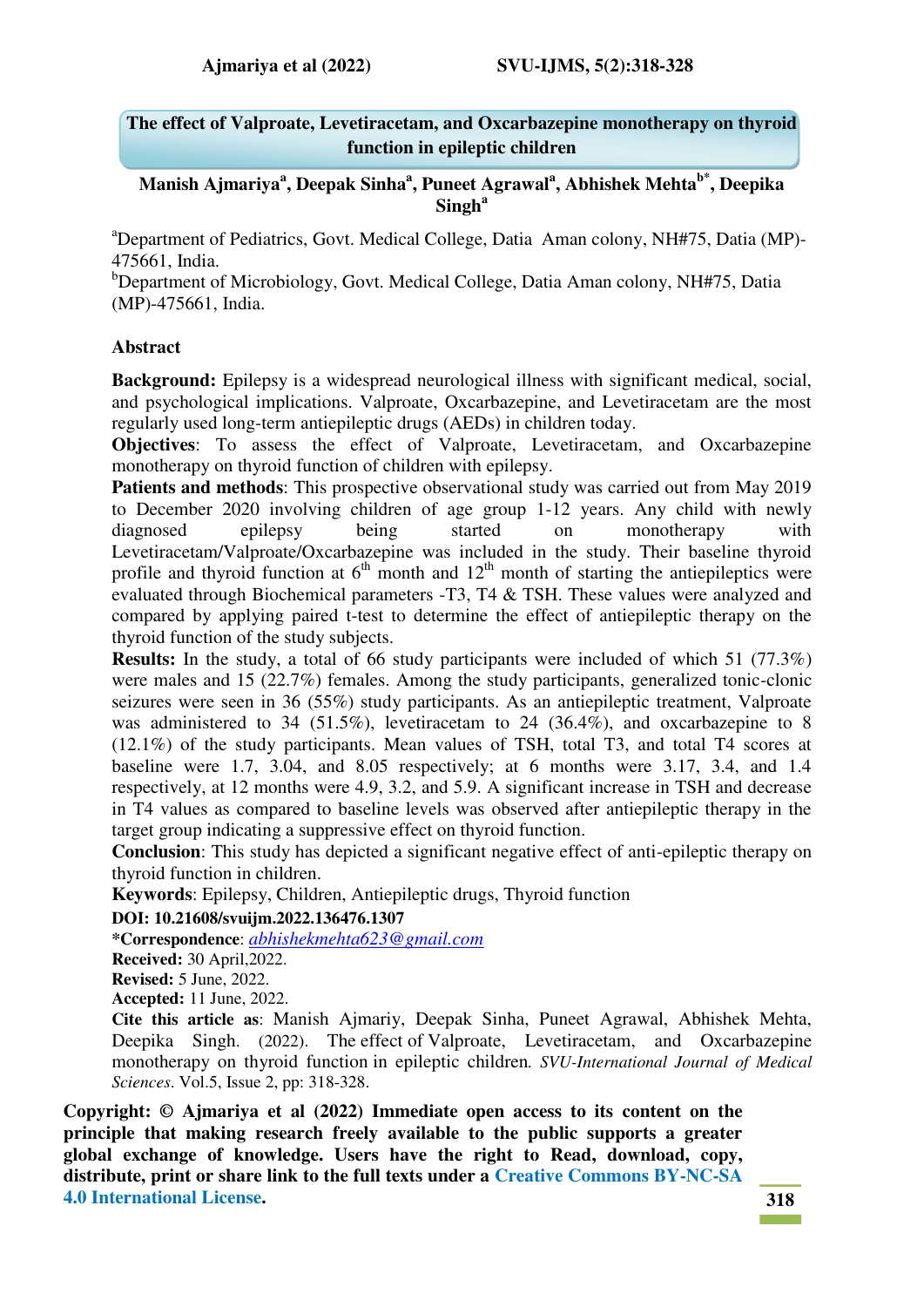### **Introduction**

Epilepsy is one of the most common neurological disorders having important medical, social, and psychological consequences.

As per the latest stand of the International League Against Epilepsy (ILAE), a person is considered to have epilepsy if he/she meets any of the following criteria:

- $\triangleright$  At least two unprovoked (or reflex) seizures occur greater than 24 hours apart.
- $\triangleright$  One unprovoked (or reflex) seizure and a probability of further seizures similar to the general recurrence risk (at least 60%) after two unprovoked seizures occur over the next 10 years.
- $\triangleright$  Diagnosis of an epilepsy syndrome

The basic operational seizure type classification includes Focal onset seizures (Aware/Impaired awareness; Motor/Nonmotor onset; and Focal to bilateral tonicclonic); Generalized onset (Motor/Nonmotor (Absence)); and Unknown onset (Motor/Non-motor; Unclassified). (**Fisher et al., 2017**).

Among drug therapies for epileptic children, most epileptologists preferred traditional AEDs, such as valproate, carbamazepine, and phenobarbital in the past. However, recently, major attention has been paid to newer drugs, such as levetiracetam, topiramate, oxcarbazepine, and lamotrigine. Newer AEDs are used as monotherapy, as well as add-on therapy for children with epilepsy (**DiPiro et al., 2011**). Previous studies have reported the effects of traditional AEDs on thyroid hormones in children. However, there is limited evidence regarding the effects of newer AEDs (**Yılmaz et al., 2014**).

Although these are well tolerated, many effects on endocrine functions have been reported in literature especially, the effect of longterm administration of anticonvulsant drugs on blood thyroid hormone levels (**Alberto et al., 2009; Ramsay, 1985**). Many effects on endocrine functions have been reported in literature and AEDs can result in subclinical hypothyroidism. Nowadays most commonly long-term used AEDs in children are Valproate, Oxcarbazepine, and Levetiracetam. Phenytoin, being an enzyme inducer, has been reported to

reduce both free and total T3 and T4 levels (**Connacher et al., 1987; Surks and DeFesi, 1996**).

Though there have been studies saying that the hypothyroid state induced by phenytoi n therapy is not associated with clinical features of hypothyroidism there have been recent reports of clinical hypothyroidism associated with phenytoin toxicity (**Tiihonen et al.,1995; Betteridge and Fink, 2009; Collins, 2008**).

Though there have been studies suggesting that carbamazepineinduced reduction in thyroid hormone levels is not associated with clinical hypothyroidism there have been studies suggesting the contrary (**Verrotti et al., 2001; Isojarvi et al., 1992; Verrotti et al., 2009; Simko et al., 2007; Zhu et al., 1994**).

Many effects on endocrine function have been reported in the literature.AED can result in subclinical hy pothyroidism. Subclinical hypothyroidism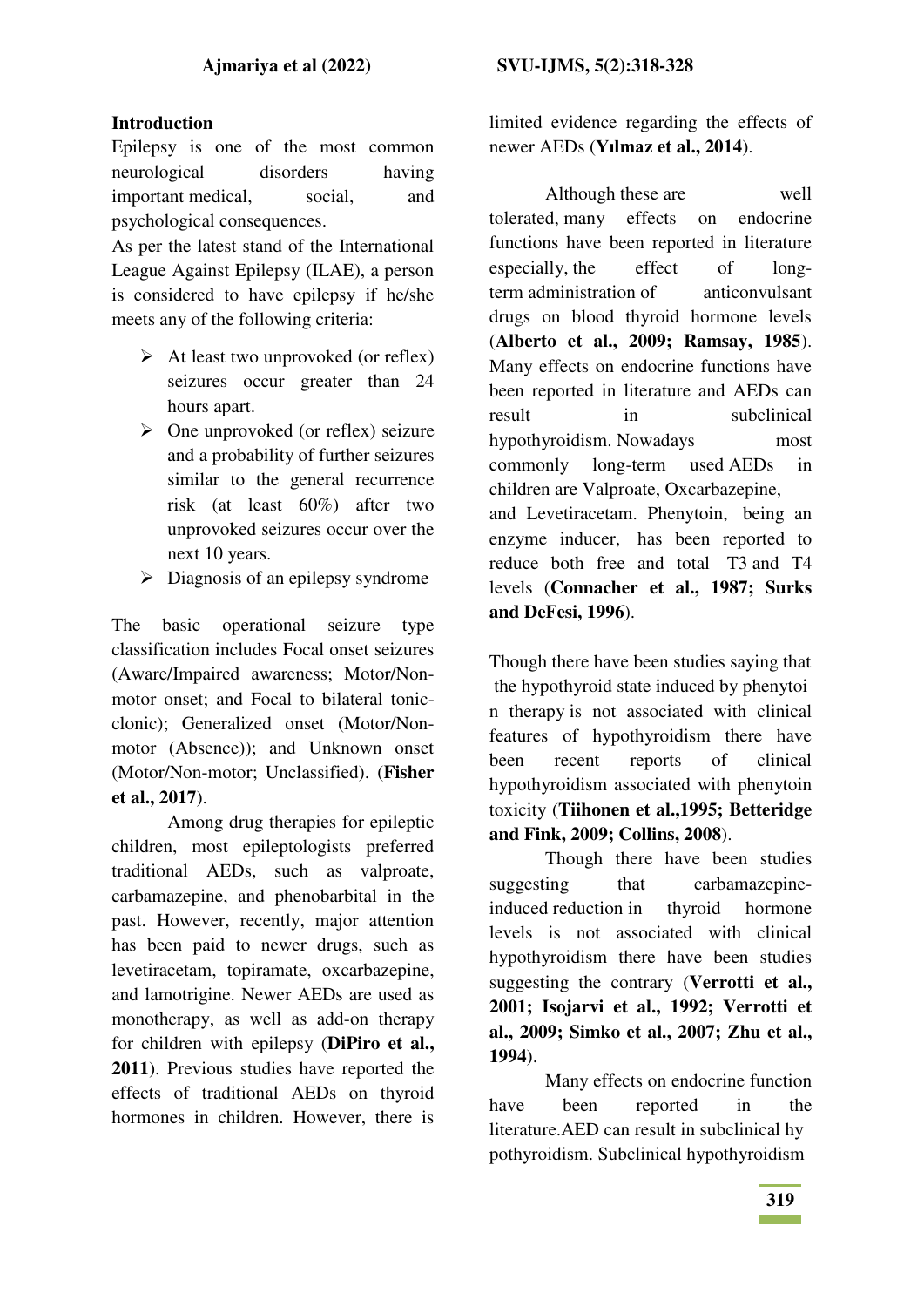is defind as an asymptomatic state in which serum TSH concentration rises above the statistically defined upper limit of the reference range when free thyroxine (FT4) concentration is within its reference range (**Surks et al., 2004**).

Nowadays most commonly longter m used AEDs in children are Valproate, O xcarbaze-pine, and Levetiracetam. The present study aimed to investigate the effect of Valproate, Levetiracetam, and Oxcarbazepine monotherapy on thyroid function in children with epilepsy.

Reports on the effect of VPA on the thyroid hormone balance are conflicting, and both low and unchanged serum thyroxine (T4) and free thyroxine (fT4) levels have been found in patients receiving VPA monotherapy, never associated with overt thyroid dysfunction. Though there have been studies suggesting that carbamazepine-induced reduction in thyroid hormone levels is not associated with clinical hypothyroidism, there have been studies suggesting the contrary. The objective of the study is to assess the effect of Valproate, Levetiracetam, and Oxcarbazepine monotherapy on thyroid function in children with epilepsy.

## **Patients and methods**

**Study design:** Prospective observational study. Study was performed at Tata Main Hospital, C road West Northern town, Bistupur, Jamshedpur, (Jharkhand) - 831001

# **Inclusion criteria**:

Children in the 1-12 years age group:

1. With newly diagnosed epilepsy and being started on monotherapy with Levetiracetam/Valproate/ Oxcarbazepine.

- 2. With complex febrile seizure being started on Valproate.
- 3. Children should be on antiepileptic for at least 1 year.

# **Exclusion criteria:**

1. Children with a pre-existing thyroid disorder.

2. During study if 2nd AED is added.

3. Children who are non-compliant to AED or whose AED is stopped before one year

4. Children who are suffering from the liver disorder and moderate to severe PEM.

5. Children with loss of follow-up.

# *Study duration*

This study was carried out from May 2019 to December 2020. The recruitment of all the study participants was done in the same period.

#### **Sample size determination:**  $n = 66$

Sample size calculation for observational studies,

$$
n = \frac{Z^2 (p) x (1-p)}{d^2}
$$

Where n is the sample size, Z is the statistic corresponding to the level of confidence, p is expected prevalence, and d is precision (corresponding to effect size).

**Data collection techniques and tools**: All the necessary information regarding the study was explained to the parents of the children. Informed written consent was taken from the parents who were willing to enrol their children in the study. Data of all children included in the study were collected in the preformed designed as per the study requirement. A baseline TFT (TSH, T3, T4) was done at the onset of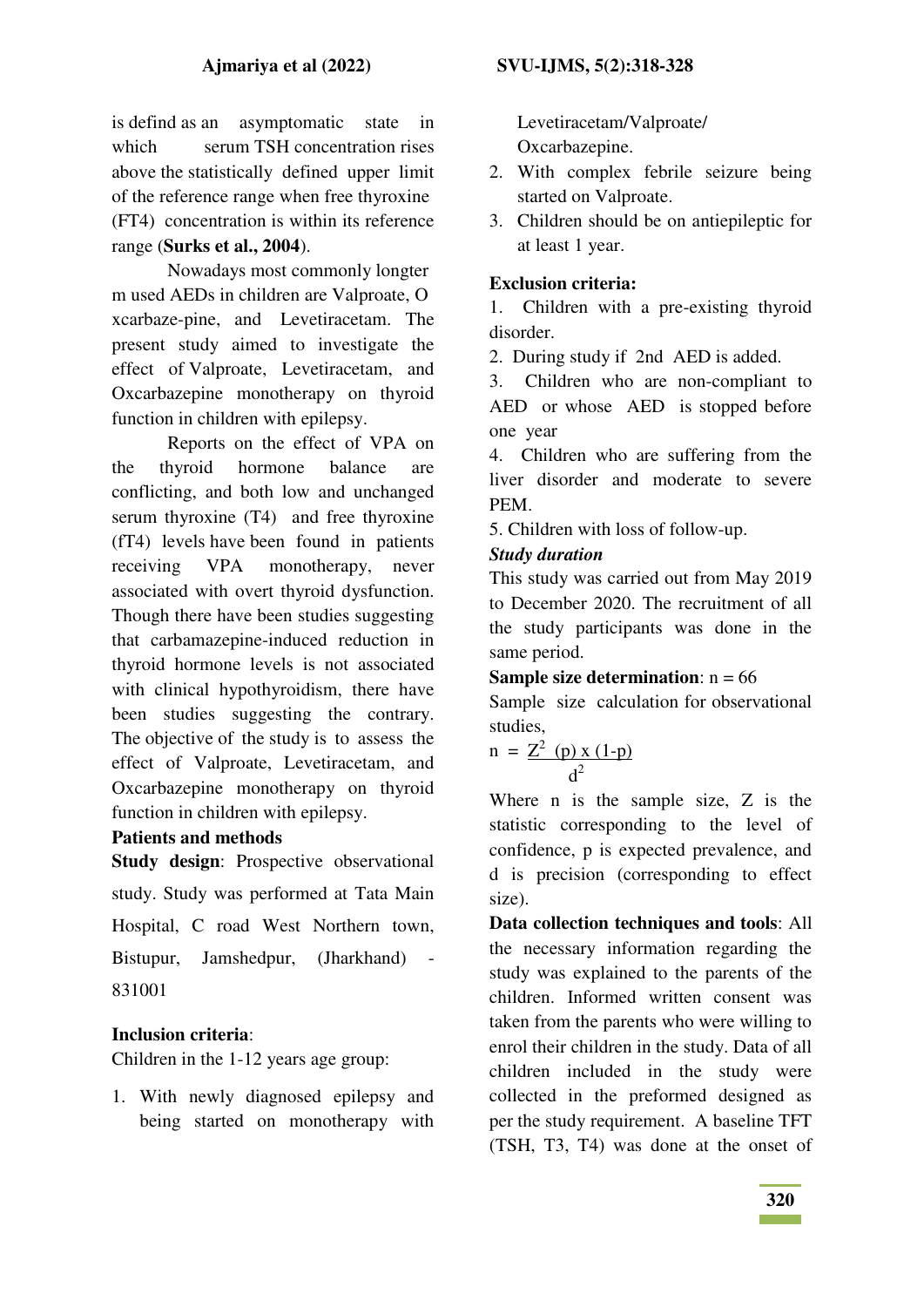treatment. TFT was done using Radioimmunoassay (RIA) technique.

In our setup, diagnostic modalities for determining fT3 (free T3) and fT4 (free T4) were not available so we can get only T3 andT4 done.

At  $6^{th}$  month and  $12^{th}$  month postenrollment in the study, children were assessed in detail for control of seizures and the development of any signs and symptoms of hypothyroidism. A repeat TFT was done at  $6<sup>th</sup>$  month and  $12<sup>th</sup>$  month follow-up.

**Data Entry and analysis**: All the data collected was entered into a spreadsheet on Microsoft Office Excel and later transferred to to SPSS (IBM version 21.0) for analysis.

### **Results**

### *Demographics of study participants: (as depicted in* **Fig.1,2 & Table.1***)*

A total of 66 study participants were included in the study. The age of the study participants varied from 1 year to 12 years with a mean  $(\pm SD)$  of 5.9  $(\pm 6)$  years. In the study, male preponderance was seen among study subjects with 51 (77.3%) males and 15 (22.7%) females.



**Fig.1. Age wise distribution of study participants** 



**Fig. 2. Gender wise distribution of study participants**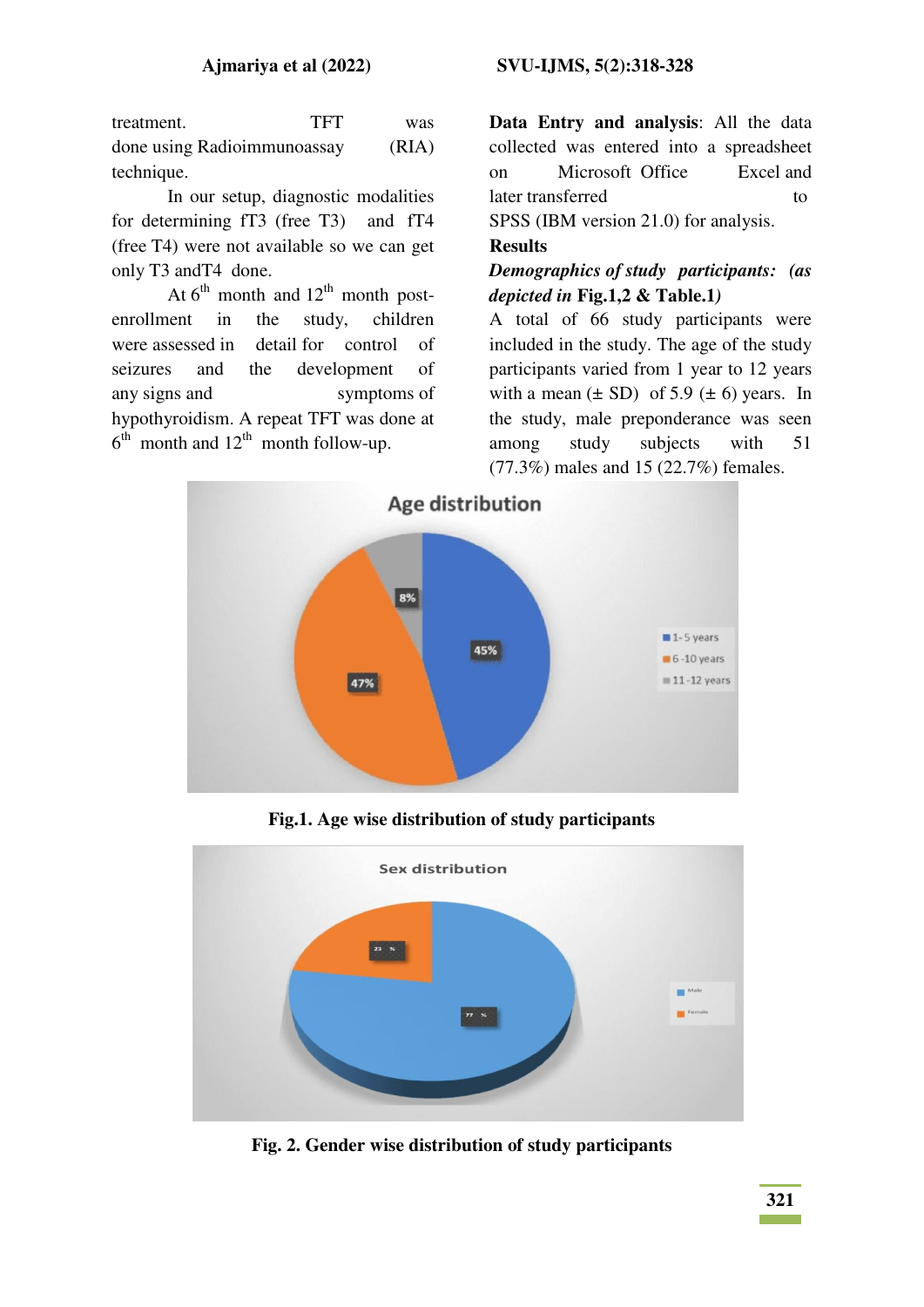| Profile of study participants | $N(\%)$<br>$(total n=66)$ |
|-------------------------------|---------------------------|
| Age group (in years)          |                           |
| 1-5 years                     | 30(45)                    |
| 6-10 years                    | 31(47)                    |
| $11-12$ years                 | 5(8)                      |
| <b>Gender</b>                 |                           |
| Male                          | 51(77.3)                  |
| Female                        | 15(22.7)                  |
| <b>Residence</b>              |                           |
| Urban                         | 37(56.1)                  |
| Rural                         | 29(43.9)                  |

|  | Table 1. Demographic details of study participants |  |  |
|--|----------------------------------------------------|--|--|
|  |                                                    |  |  |

Among the study participants, generalized onset tonic-clonic seizures (GTCS) were

seen in 36 (54%) subjects and Focal onset seizures in 23(35%) cases. (**Fig.3**)





As an antiepileptic therapy, Valproate was administered to 34 (51.5%), levetiracetam to 24 (36.4%), and oxcarbazepine to 8(12.1%) study subjects. (**Fig.4**).

Statistical Analysis was done to find any significant difference in thyroid function tests between baseline levels and after 6 months of antiepileptic treatment. A significant increase in TSH levels was found post-treatment as compared to baseline levels, indicative of a suppressive effect on thyroid activity. This was found to be statistically significant. (**Table.2,3,4**)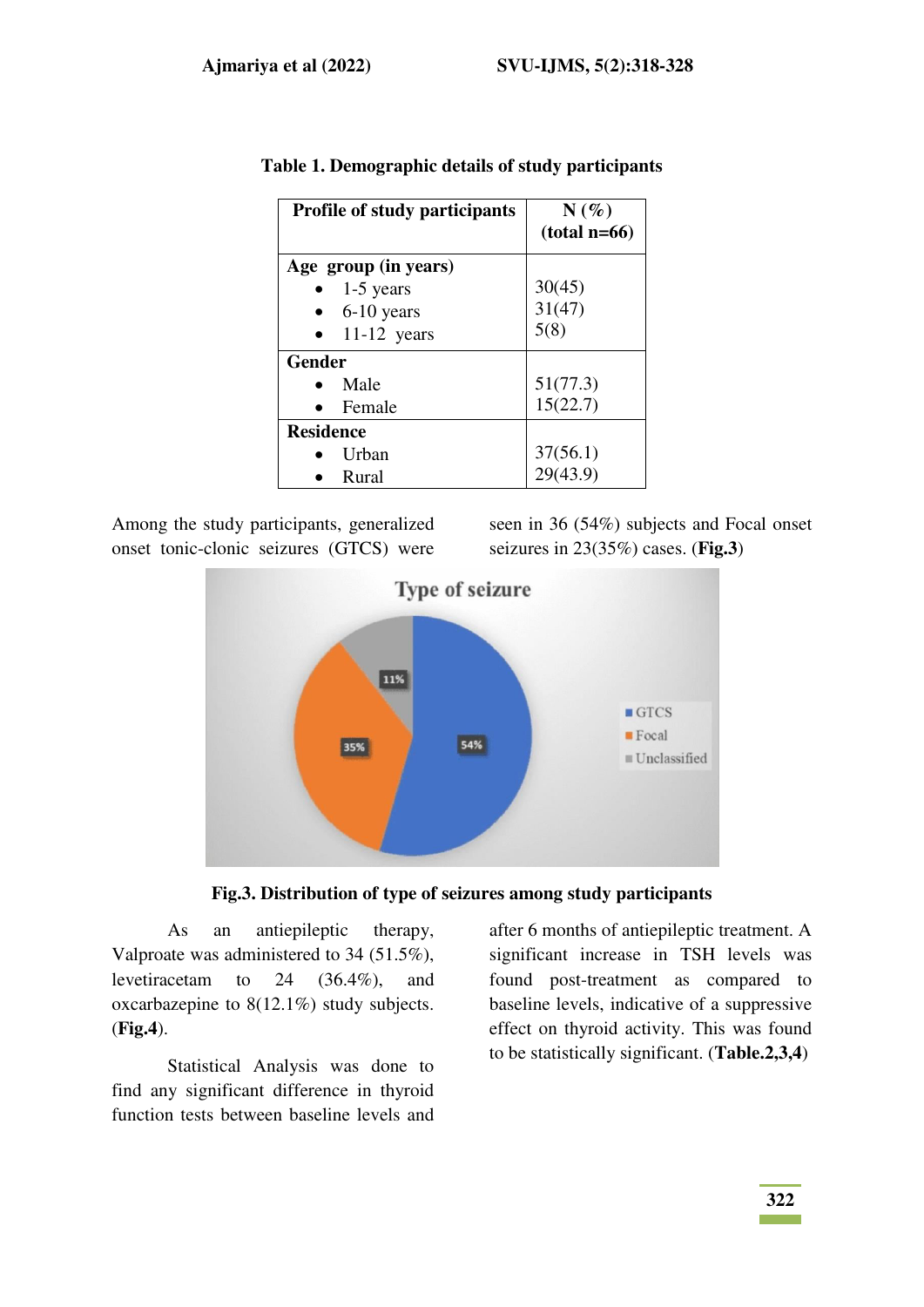

**Fig.4. Treatment wise distribution of the study participants** 

| <b>Baseline thyroid function test</b> | Mean $(\pm SD)$  | <b>Minimum</b> | <b>Maximum</b> |
|---------------------------------------|------------------|----------------|----------------|
| <b>TSH</b>                            | $1.7(\pm 0.45)$  | 0.8            | 3.2            |
| Total T <sub>3</sub>                  | $3.04(\pm 0.58)$ | 1.6            | 4.2            |
| Total T4                              | $8.05(\pm 2.3)$  | 3.6            |                |

|  | Table 2. Baseline thyroid function tests of study participants (n=66) |
|--|-----------------------------------------------------------------------|
|--|-----------------------------------------------------------------------|

|  |  |  | Table 3. Thyroid function tests of study participants at 6 <sup>th</sup> month |  |
|--|--|--|--------------------------------------------------------------------------------|--|
|--|--|--|--------------------------------------------------------------------------------|--|

| <b>Thyroid function test-6 months</b> | Mean $(\pm SD)$   | <b>Minimum</b> | <b>Maximum</b> |
|---------------------------------------|-------------------|----------------|----------------|
| <b>TSH</b>                            | $3.17(\pm 0.654)$ | 2.1            | 4.4            |
| Total T <sub>3</sub>                  | $3.4(\pm 0.30)$   | 3.1            | 4.2            |
| Total T4                              | $1.4(\pm 0.77)$   |                | 1.7            |

# **Table 4. Effect of 6 months of antiepileptic therapy on Thyroid function tests**

| <b>TFT</b>      | Mean $(+ SD)$    | <b>T</b> value | p-value |
|-----------------|------------------|----------------|---------|
| <b>TSH</b>      |                  |                |         |
| <b>Baseline</b> | $1.7(\pm 0.45)$  | $-12.17$       | 0.000   |
| At 6 months     | $3.17(\pm 0.65)$ |                |         |
| <b>T3</b>       |                  |                |         |
| <b>Baseline</b> | $3.04(\pm 0.58)$ | 0.702          | 0.485   |
| At 6 months     | $3.41(\pm 0.3)$  |                |         |
| Т4              |                  |                |         |
| <b>Baseline</b> | $8.05(\pm 2.37)$ | $-0.596$       | 0.553   |
| At 6 months     | $1.44(\pm 0.15)$ |                |         |

Paired t- test applied,  $p$  value  $\leq 0.05$  is significant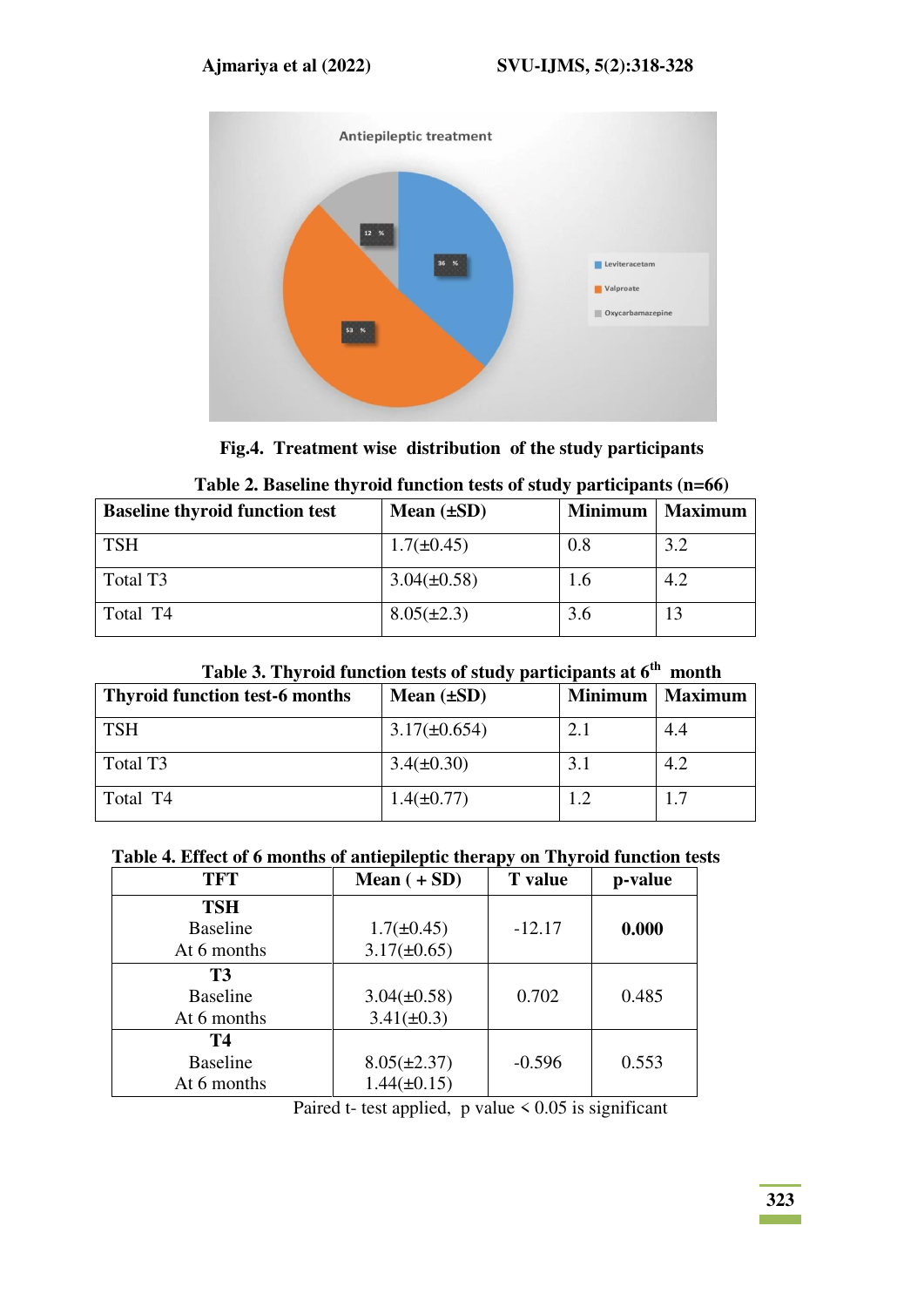Statistical Analysis was done to find any significant difference in thyroid function tests between baseline levels and after 12 months of antiepileptic treatment. A significant increase in TSH & reduction

in T4 levels were found post-treatment as compared to baseline levels, indicative of a suppressive effect on thyroid activity. This was found to be statistically significant.(**Table.5,6**)

| Table 5. Thyroid function tests of study participants at $12th$ month |  |  |  |  |  |  |
|-----------------------------------------------------------------------|--|--|--|--|--|--|
|-----------------------------------------------------------------------|--|--|--|--|--|--|

| <b>Thyroid function test-12 months</b> | Mean $(\pm SD)$  | <b>Minimum</b> | <b>Maximum</b> |
|----------------------------------------|------------------|----------------|----------------|
| <b>TSH</b>                             | 4.9 $(\pm 0.77)$ | 3.5            | 6.6            |
| Total T <sub>3</sub>                   | $3.2 (\pm 0.43)$ | 2.1            | 3.7            |
| Total T <sub>4</sub>                   | 5.9 $(\pm 3.09)$ | 2.3            |                |

|  |  | Table 6. Effect of 12 months of antiepileptic therapy on Thyroid function tests |  |
|--|--|---------------------------------------------------------------------------------|--|
|  |  |                                                                                 |  |

| TFT                                           | Mean $(\pm SD)$                       | T value  | <i>p</i> -value |
|-----------------------------------------------|---------------------------------------|----------|-----------------|
| <b>TSH</b><br><b>Baseline</b><br>At 12 months | $1.7 (\pm 0.45)$<br>4.9 ( $\pm$ 0.65) | $-30.17$ | 0.000           |
| <b>T3</b><br><b>Baseline</b><br>At 12 months  | $3.04(\pm 0.58)$<br>$3.2 (\pm 0.43)$  | 1.793    | 0.485           |
| <b>T4</b><br><b>Baseline</b><br>At 12 months  | $8.05 (\pm 2.37)$<br>5.9 $(\pm 3.09)$ | 4.515    | 0.000           |

Paired t-test applied, p value  $\leq 0.05$  is significant

(**Table.7**) depicts the comparison of the effect of various antiepileptic drugs on the three parameters of the thyroid function test at the  $12<sup>th</sup>$  month of the therapy. ANOVA test was applied to find the difference in thyroid function test values at 12 months, among the

three anti-epileptic drugs: Valproate, Levetiracetam, and oxcarbazepine. It was found from the analysis that there was no significant difference in the effect of the 12 months of therapy by any of the three anti-epileptic drugs, on TSH, total T3, and total T4 values.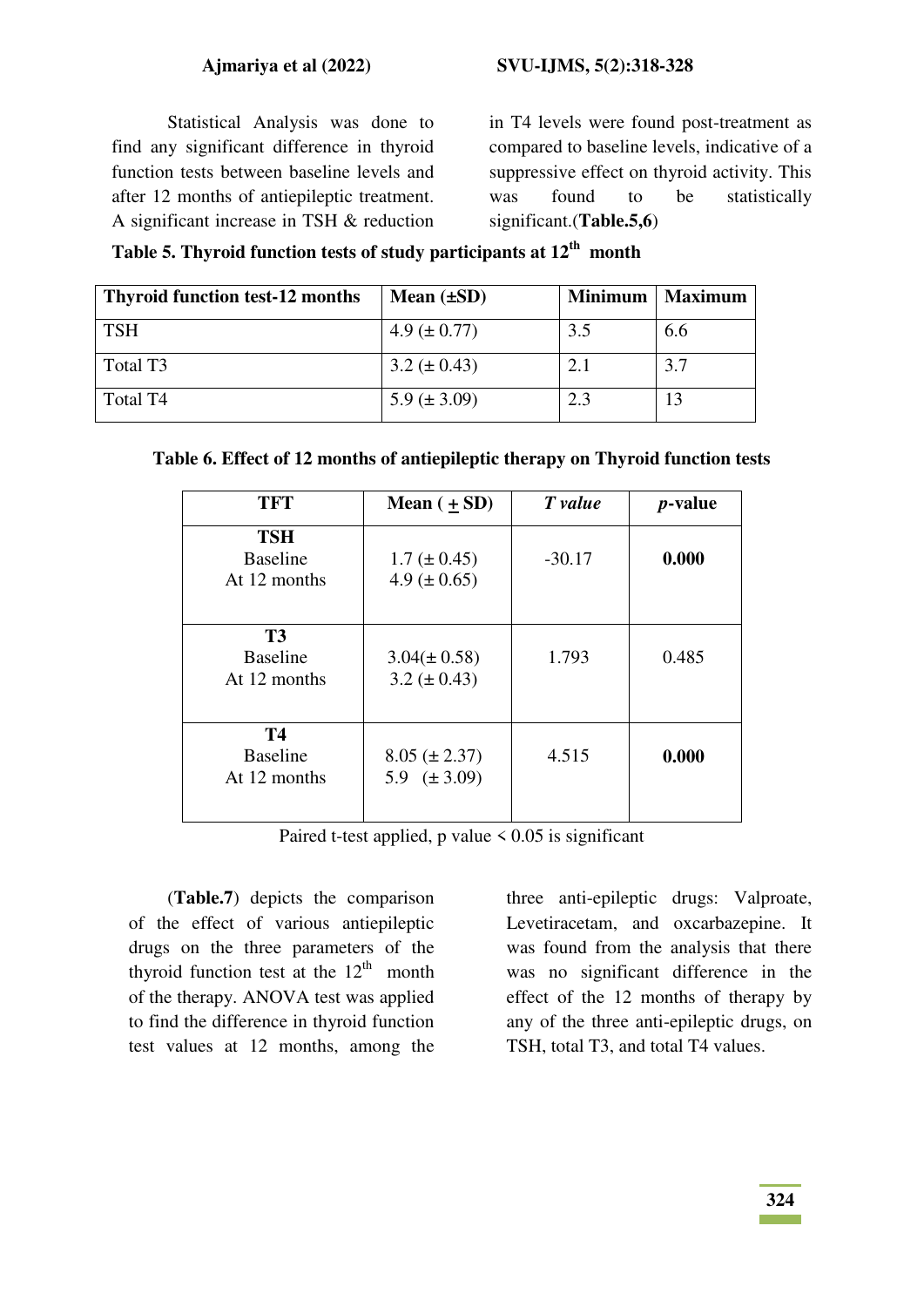|                | <b>Variables</b> | Mean(SD)        | <b>F</b> value | p value |
|----------------|------------------|-----------------|----------------|---------|
| TSH            |                  |                 |                |         |
|                | Valproate        | $3.2(\pm 0.63)$ |                |         |
|                | Levetiracetam    | $3.1(\pm 0.61)$ | 0.558          | 0.575   |
|                | Oxcarbazepine    | $3.0(\pm 0.93)$ |                |         |
| T <sub>3</sub> |                  |                 |                |         |
|                | Valproate        | $3.4(\pm 0.28)$ |                |         |
|                | Levetiracetam    | $3.4(\pm 0.32)$ | 1.267          | 0.289   |
|                | Oxcarbazepine    | $3.2(\pm 0.18)$ |                |         |
| T4             |                  |                 |                |         |
|                | Valproate        | $1.4(\pm 0.16)$ |                |         |
|                | Levetiracetam    | $1.4(\pm 0.15)$ | 0.966          | 0.386   |
|                | Oxcarbazepine    | $1.4(\pm 0.14)$ |                |         |

**Table 7. Comparison of the effect of various antiepileptic drugs**  on thyroid function tests at  $12^{th}$  month of the therapy

ANOVA test applied, p value $<0.05$  is significant

### **Discussion**

The study was done to assess the effect of valproate, levetiracetam, and oxcarbazepine monotherapy on thyroid function in children with epilepsy. Our study has depicted a significant suppressive effect on thyroid function in the study subjects after antiepileptic therapy as depicted by an increase in TSH after 6 months of therapy and an increase in TSH with a decrease in T4 after 12 months. Several similar studies in the recent past have reported similar findings.

A study by **Das et al (2018)** reported that the Mean ± SD of TSH levels significantly increased after six months of antiepileptic therapy in comparison to the baseline values  $[1.76\pm0.57$   $\mu$ iu/ml. versus 2.70±1.50µiu/ml.] and with control group at follow up visit [1.74±0.73µiu/ml vs2.70±1.50µiu /ml].

A study done by **Ranga et al (2015)** reported that a significant difference was observed in mean ft4 values between the epileptic and the control groups. On the other hand, a study by **Bentsen et al (1983)** reported that during treatment with carbamazepine, a significant decrease in T4, ft4, ft3, rt3, and TBG was observed.

A study done by **Dhodi et al (2016)** reported that patients on Phenytoin showed TSH values (Mean  $\pm$ SD) to be statistically higher than the baseline and the normal reference value, whereas no significant difference was noted in the serum ft3 and ft4 values.

A similar study by **Yilmaz et al (2014),** showed a reduction in the serum ft4 and an increase in the serum TSH levels with valproate, carbamazepine, and phenobarbital administration, but not levetiracetam.

A similar study by **Adhimoolam an[d Arulmozhi](https://www.ncbi.nlm.nih.gov/pubmed/?term=Arulmozhi%20R%5BAuthor%5D&cauthor=true&cauthor_uid=27512707) (2012)** evaluating adult epileptic patients reported similar findings in which the study subjects were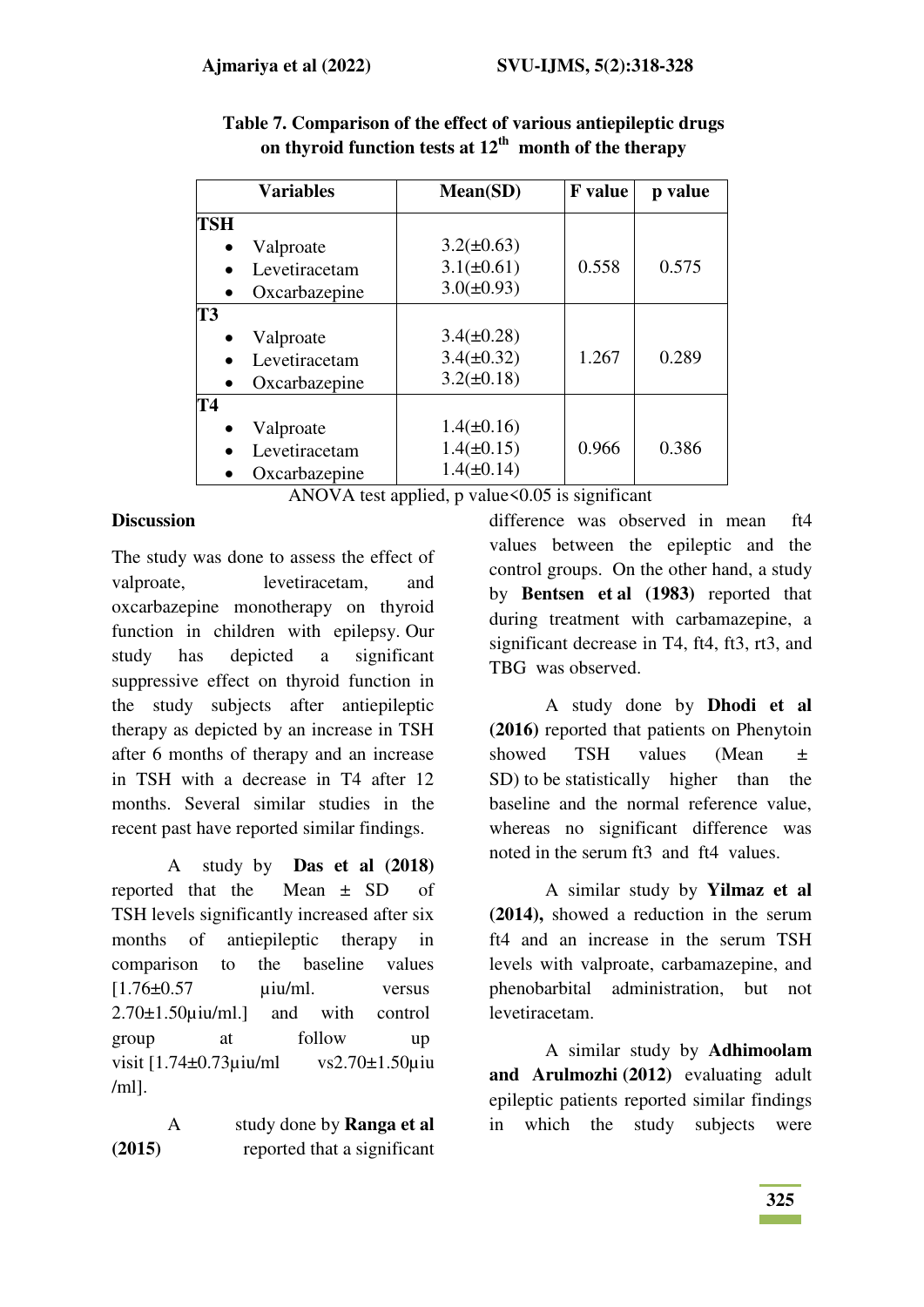administered traditional AEDs, including valproate, carbamazepine, and phenytoin.

We found that none of our patients developed overt symptoms of hypothyroidism, and all patients were clinically euthyroid. According to previous studies, subclinical hypothyroidism may develop in epileptic patients during treatment with AEDs. However, no symptoms or signs of hypothyroidism were reported.(**El-Farahaty RM et al., 2015; Kim SH et al.,2012**)

## **Conclusion**

This study has depicted a negative effect of antiepileptic therapy on the Thyroid function in children as evidenced by a significant post-treatment reduction in TSH and T4 levels. Because of the findings of this study we recommend a Baseline evaluation of Thyroid function of all children with epilepsy who are subjected to Anti Epileptic Drug therapy. Through clinical examination at each visit to look for any signs and/or symptoms of hypothyroidism and through biochemical tests (Sr TSH, Total T3, Total T4) if needed. Sr TSH is to be done annually to detect subclinical hypothyroidism.

#### **Conflict of interest**: None declared

## **Funding**: Nil

## **References**

- **Adhimoolam M, Arulmozhi R. (2016).** Effect of antiepileptic drug therapy on thyroid hormones among adult epileptic patients: An analytical cross-sectional study . J Res Pharm Pract, 5: 171-4.
- **Alberto V, Melissa L, Alessandra S, Emilio F,**

**Francesco C. (2009).** Thyroid hormones in children with epilepsy during long-term administration of carbamazepine and valproate . Euro J Endocrinol, 160:81-86.

- **Bentsen KD, Gram L, Veje A. (1983).** Serum thyroid hormones and blood folic acid during monotherapy with carbamazepine or valproate. A controlled study. Acta Neurol Scand,67(4):235-41.
- **Betteridge T, Fink J. (2009).**  Phenytoin toxicity and thyroid dysfunction . NZ Med J, 122(1303):102-4.
- Collins RJ. (2008). The elevated thyroid-stimulating hormone in a 65-year-old patient with phenytoin toxicity . Consult Pharm, 23(8):610-3.
- **Connacher AA, Dorsey DQ, Browning MCK, Davidson DLW, Jung RT. (1987).** The effective evaluation of thyroid status in patients on phenytoin, carbamazepine, or sodium valproate attending an epilepsy clinic . Postgraduate Medical Journal, 63:841-46.
- **Das D, Ahmed MM, Chowdhury PK, Dutta PK, Chowdhury MA. (2018).** Subclinical Hypothyroidism During Valproic Acid Therapy in Children with Epilepsy . ChattagramMaa-O-Shishu Hospital Med Col Journal, 17(2):1-3
- **Dhodi DK, Bhagat SB, Patil KC. (2016).** A comparative study of thyroid status of patients on phenytoin, and carbamazepine (2016). Pharmacol, 5: 362- 65.
- **DiPiro JT, Talbert RL, Yee GC, Matzke GR, Wells BG, Posey LM**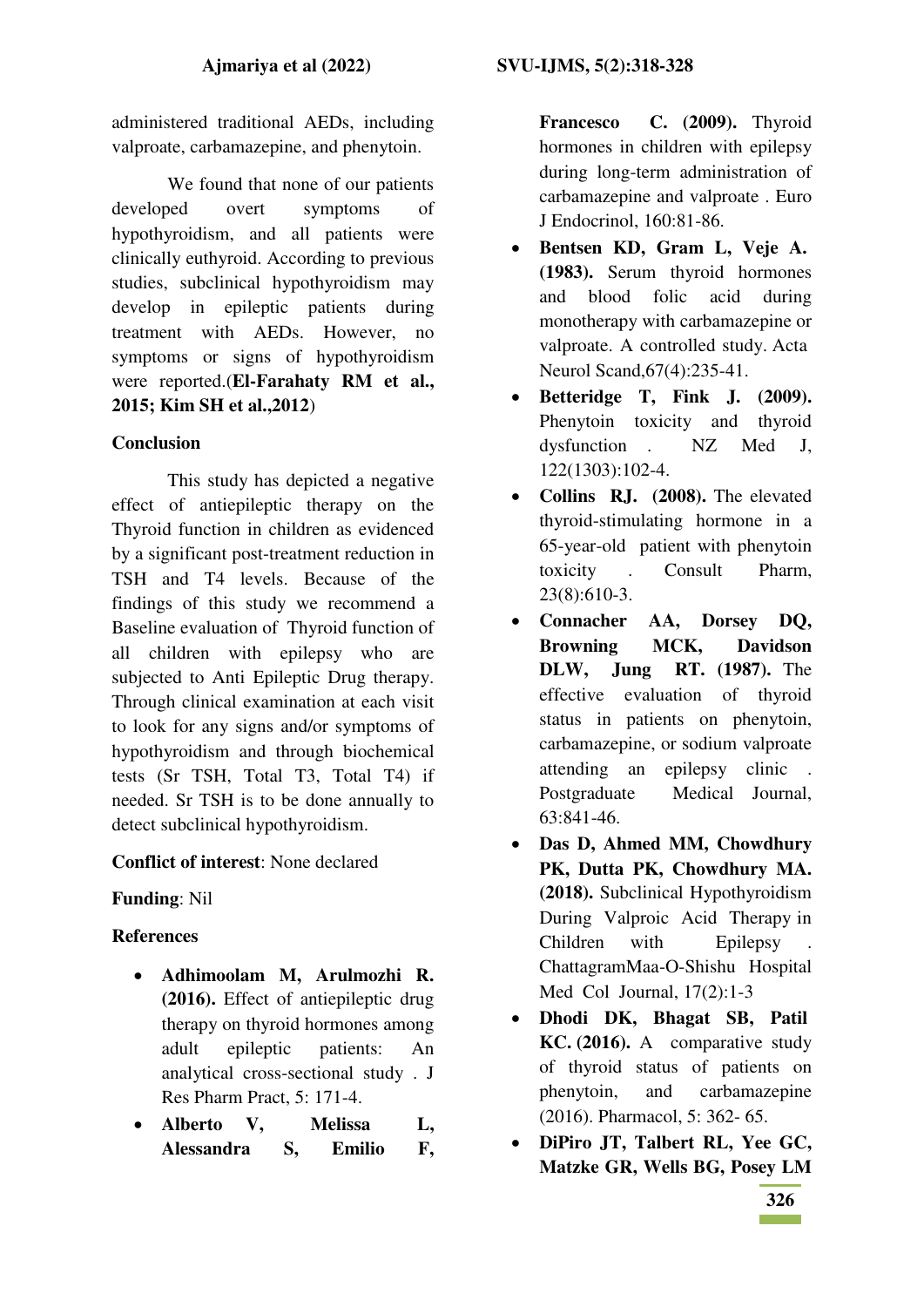**(2011).** Pharmacotherapy, A pathophysiologic approach. 8th ed., USA: McGraw Hill; 2011.

- **El-Farahaty RM, El-Mitwalli A, Azzam H, Wasel Y, Elrakhawy MM, Hasaneen BM. (2015).** Atherosclerotic effects of long-term old and new antiepileptic drugs monotherapy: a cross-sectional comparative study . J Child Neurol, 30: 451-7.
- **Fisher RS, Cross JH, French JA, Higurashi N, Hirsch E, Jansen**  FE, et al. (2017). Operational classification of seizure types by the international league against epilepsy: Position paper of the ILAE Commission for classification and terminology. Epilepsia.58:522- 30.
- **Isojarvi JIT, Pakarinen AJ , Myllyla VV. (1992).** Thyroid function with antiepileptic drugs (1992). Epilepsia, 33:142-8.
- **Kim SH, Chung HR, Kim SH, Kim H, Lim BC, Chae JH, et al. (2012).** Subclinical hypothyroidism during valproic acid therapy in children and adolescents with epilepsy

(2012). Neuropediatrics,43:135-9.

- **Yılmaz TS, Akıncı G, Korkmaz HA, Tekgül H. (2014).**The effect of antiepileptic drugs on thyroid function in in children. Seizure. 2014;23(1):29–35
- **Ramsay I. (1985).** Drug and nonthyroid-induced changes in thyroid function tests(1985). Postgrad Med J, 61: 375- 77.
- **Ranga S, Ahluwalia C, Harini D, Choudhry IP, Aggarwal**

**KC.(2015).** Hypothyroidism in children with epilepsy on valproate monotherapy in the age group of 3- 12 years. MedPulse-International Medical Journal, 2(12): 840-843.

- **Simko J, Horacek J. (2007).** Carbamazepine and risk of hypothyroidism: a prospective study (2007). Acta Neurol Scand, 116 (5): 317-21.
- **Surks MI, DeFesi CR. (1996).**  Normal serum free thyroid hormone concentrations in patients treated with phenytoin or carbamazepine: A paradox resolved (1996). JAMA, 275(19):149-58.
- **Surks MI, Ortiz E, Daniels GH, et al. (2004).** Subclinical thyroid disease: scientific review and guidelines for diagnosis and management . JAMA, 291 (2):228- 38.
- **Tiihonen M, Liewendahl K, Waltimo O, Ojala M, Välimäki M. (1995).** Thyroid status of patients receiving long-term anticonvulsant therapy assessed by peripheral parameters: a placebocontrolled thyroxine therapy trial . Epilepsia, 36(11):1118-25.
- **Verrotti A, Basciani F, Morrresi S, Morgese G, Chiarelli F. (2001).**Thyroid hormones in epileptic children receiving carbamazepine and valproic acid . Pediatric Neurology, 25:43-6.
- **Verrotti A, Laus M, Scardapane A, Franzoni E, Chiarelli F. (2009).** Thyroid hormones in children with epilepsy during long-term administration of